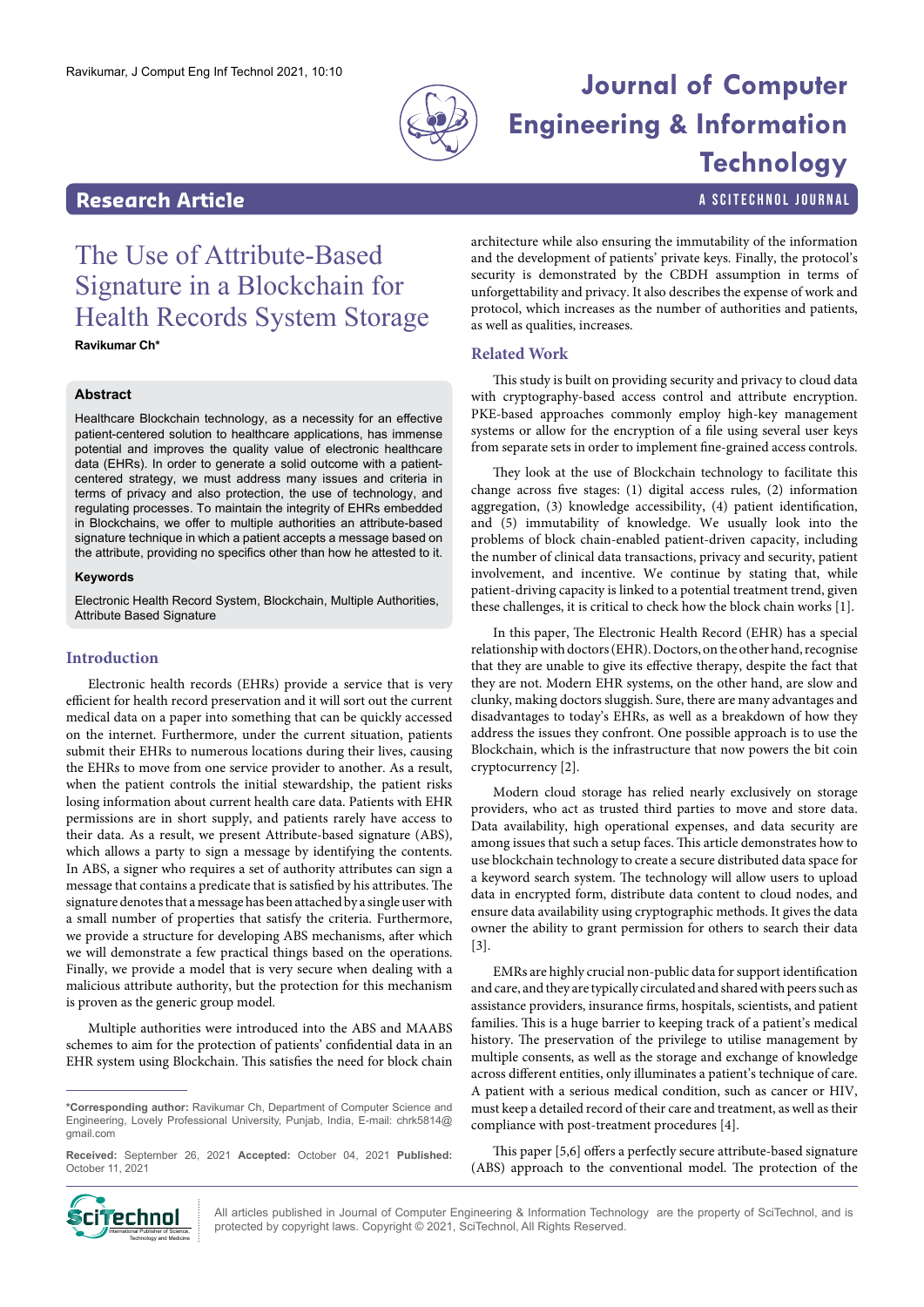proposed ABS framework is proven using regular statements, the decision linear (DLIN) assumption, and the presence of collision resistant hash functions. The provable predicates of a new ABS system are much more specific than those of existing ABS schemes, in that the new ABS scheme is the first to accept generic non-monotonic predicates, which will be represented using NOT gates and AND, OR, and Threshold gates, whereas existing ABS schemes only support monotonous predicates. The proposed ABS technique is nearly as effective as the existing one.

#### **Problem Statement**

Healthcare researchers must have access to these EHRs on board, and the healthcare solution transformation programme must be completed. To establish the most effective information exchange among healthcare professionals, including patients, standardisation of issue lists is essential across the sector. Certain types of trouble list planning, such as lists auto populated, face severe enforcement and patient security issues in electronic contexts and paper-based solutions may not work. The patient may lose entire control over current healthcare information, whilst the service provider usually retains main control. Patients' access to EHRs is limited, and they are often unable to share such information with researchers or physicians. Interoperability challenges among multiple providers, hospitals, research institutions, and other organisations add to the challenges of high-performance data sharing. Without structured data management and sharing, medical records are distributed rather than integrated [7].

#### **Research Objectives**

1) High Security: We can't change a patient's records once they've been inserted into the block; for example, if we need to change the data of the same patient, we'll have to construct a new block for that patient because of the high security.

2) Cost-Effective: When using EHR's method, each patient's health records are kept in blocks that form a chain between all of the individual blocks, and each block has its own private key that we can use to get patient records without having to search the patient again, making it a very cost-effective solution.

3) Trust: All of the patient's health records will be stored in individual blocks; however, we won't be able to modify any of the health records once we've inserted them into the block, so it's pretty trustworthy.

4) It achieves Perfect Privacy-Preserving for Patients: Personal health information is delicate and should be kept private. An EHR programme must have security measures in place to ensure that personal health records can only be accessed by patients and healthcare staff who have given the patient specific consent.

#### **Proposed Model**

In this research, we develop a multiple-authority attribute-based signature (MAABS) technique to meet the requirements of block chain in distributed EHR systems. This approach will secure patient privacy and maintain EHRs immutable by combining ABS with block chain technologies [8].

1) First, the use of block chain technology in conjunction with the establishment of an ABS system with numerous authorities in an EHRs system for monotonous predicates, with the number of bilinear pairs involved in Signing increasing linearly as the number of authorities increases.

2) The main issue, according to various authorities, is corruption. Seeds of a pseudorandom characteristic are exchanged and discreetly stored in each and every two authority to mitigate this risk. In fact, each authority's private key is included in the patient's private key in KeyGen. The protocol prohibits conspiracy attacks by N 1 compromised officials under this configuration [9].

3) Finally, we show that, in the random oracle model, the plan is unforgiving in suffering a selective predicate attack, and it retains the signer's entire privacy, which protects patient data from leakage, using Diffie-bilinear Hellman's computation principle.

### **Modules**

1) EHRs Server: The EHRs server functions similarly to a cloud storage server, storing and delivering EHRs.

2) Authorities: N authorities are various institutions, such as hospitals, medical insurance companies, medical research institutes, and so on, that are in charge of accepting enrolment and exchanging patient data.

3) Patient and Data Verifier: Patients have the ability to develop, manage, control, and sign their own EHRs, as well as set the predicate, while the data verifier has access to this signature and may check its accuracy.

The four parties in this EHR system model are presented in Figure 1: an EHRs server, N authorities, patients, and data verifiers. The EHRs server, as illustrated in the diagram, functions similarly to a cloud storage server, storing and transferring EHRs. N authorities are numerous institutions, like as hospitals, medical insurance companies, medical research institutes, and so on, that are in charge of accepting enrolment and exchanging patient data. Patients can develop, manage, control, and sign their own EHRs, as well as set the predicate, with the data verifier having access to this signature and verifying its accuracy.

### **Algorithm**

The MA-ABS scheme in EHRs system has five algorithms as follows:

1) Setup (1 $\lambda$ )-> params: It inputs the security parameter 1 $\lambda$  and then outputs the public parameters of this system params.

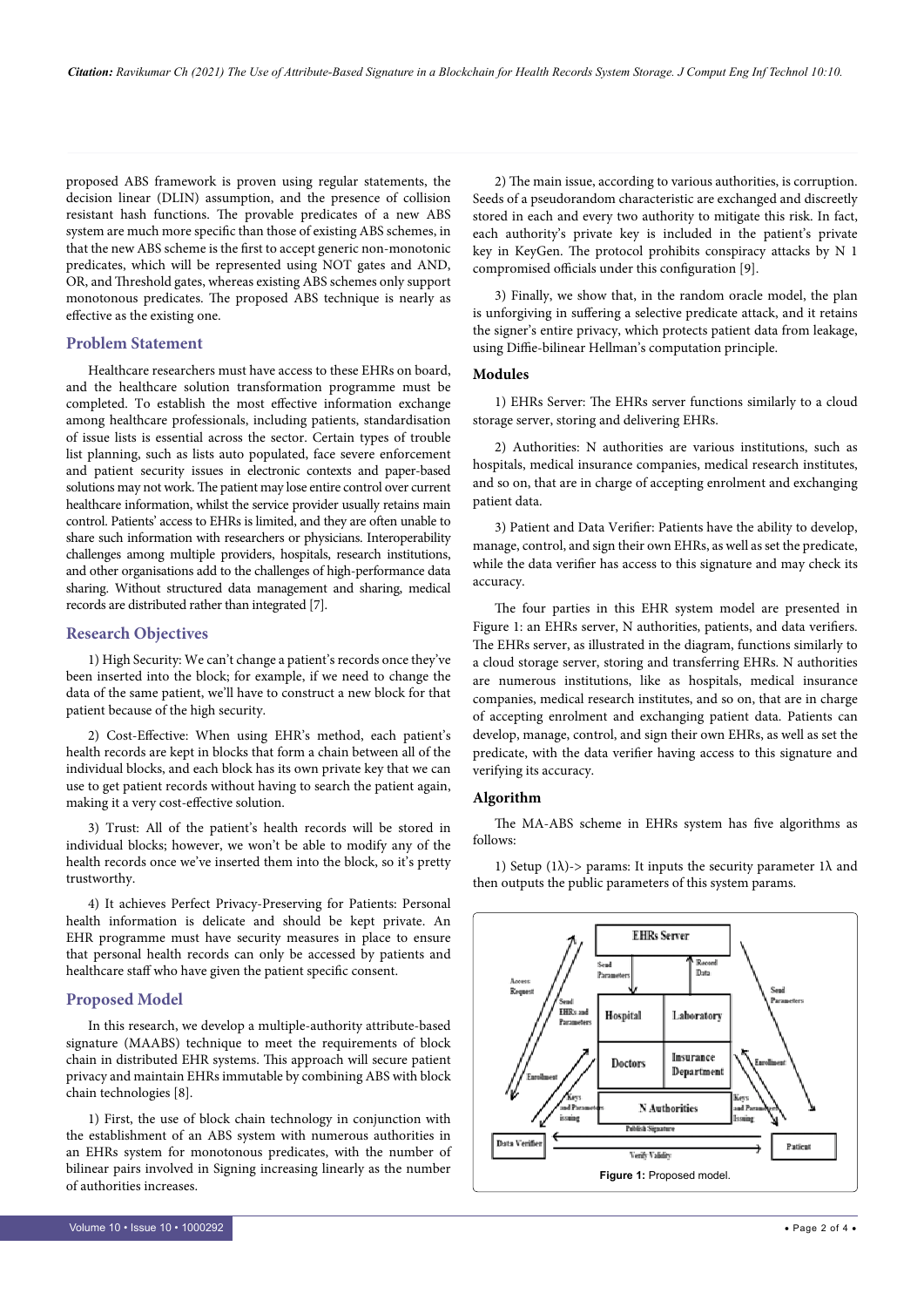2) Authority Setup (1 $\lambda$ ) -> (PKk, SKk): This algorithm is executed by the authority. Every authority Ak generates his public and private key (PKk, SKk), where k {1, 2... N}, and N denotes the number of authority in this system.

3) KeyGen (SKk, GID, S) -> (PKU, SKU): This algorithm is controlled by each authority Ak and patient U. It inputs the private key SKk of Ak, the global identifier GID of the patient and an attribute set S; then the algorithm returns the public and private keys (PKU, SKU) of the patient.

4) Sign (PKk, SKU, M, Υ) ->  $\sigma$ : To sign a message M under the predicate ϒ, it inputs the public key PKk of Ak, the private key SKU and the predicate  $\Upsilon$ ; then the algorithm out puts the signature  $\sigma$  of M.

5) Verify (PKU, S, σ, M, ϒ)-> Accept/Reject: To verify a signature σ on a message M with predicate ϒ, it inputs the public key PKU of the patient with attribute set S and the signature with predicate ϒ. First, if the attributes of the data verifier do not satisfy ϒ, it returns null. Otherwise, only if the attribute set S satisfies the predicate, will this algorithm verify the correctness of signature σ and return Accept or Reject [10].

# **Experimental results**

The results of the system are shown below:

Signing Figure 2 is the EHR uploading page where the patient can upload their EHR file. Figure 3 shows uploaded patient's health record is converted into signature data. Figure 4 shows patients can share signature data to the doctors with their public keys. Figure 5 shows that the doctors can get the signature data of uploaded EHR record of the patient with their public key. Figure 6 shows that all the signature data is stored in the EHR server.

| Select Report              |                                              |  |
|----------------------------|----------------------------------------------|--|
| Choose File No file chosen |                                              |  |
| <b>Get Data</b>            |                                              |  |
|                            | Figure 2: EHR upload page.                   |  |
|                            |                                              |  |
| <b>EHR UPLOAD</b>          |                                              |  |
|                            |                                              |  |
|                            |                                              |  |
| Report id                  |                                              |  |
| 1                          |                                              |  |
| Report name                |                                              |  |
| text.txt                   |                                              |  |
| Signature data             |                                              |  |
|                            | 0.000C00?ej%?Þn*Caōq7T00?Deá=?Ø0 8Z0H1VÉ&a05 |  |

**Figure 3:** Uploaded data converted into blocks or signature data.

| Signing                               |                  |
|---------------------------------------|------------------|
|                                       |                  |
|                                       |                  |
|                                       |                  |
|                                       |                  |
| EHR UPLOAD                            |                  |
| Report id                             |                  |
| $\mathcal{R}$                         |                  |
| Report name                           |                  |
| meter                                 |                  |
| Signature data Select/Doctor          |                  |
| topoteneven-saleTopotei-Woltenvillage |                  |
|                                       |                  |
|                                       |                  |
|                                       |                  |
|                                       |                  |
|                                       |                  |
| Profession                            |                  |
| <b>Reynherite:</b>                    |                  |
|                                       |                  |
|                                       |                  |
| $\rightarrow$                         | Activate Windows |

**Figure 4:** Patient sharing signature data to the doctors with their public keys.

| <b>EHR REPORT</b> |  |
|-------------------|--|
| Report id         |  |
| $\overline{1}$    |  |
| Report name       |  |
| text.txt          |  |
| Signature data    |  |
|                   |  |
| Public Key (PKU)  |  |
| 3fec6055c289cffe  |  |
|                   |  |

| MA-ABS                           |             |                         |                    |  |  |
|----------------------------------|-------------|-------------------------|--------------------|--|--|
|                                  |             |                         |                    |  |  |
|                                  |             | Storage Data            |                    |  |  |
|                                  |             |                         |                    |  |  |
|                                  |             |                         |                    |  |  |
| Report id                        | Report Name | <b>Patient Username</b> | <b>Report Data</b> |  |  |
|                                  | text.br     | nall.                   | view               |  |  |
| Figure 6: EHR Storage data page. |             |                         |                    |  |  |

# **Conclusion**

Multiple authorities are brought into ABS and put forward an MAABS scheme, which fits the requirements of the blockchain structure while also assuring the anonymity and immutability of the information, with the goal of safeguarding patient privacy in an EHRs system on blockchain. N – 1 corrupted authorities cannot succeed in collusion assaults since PRF seeds are required among authorities and the patient private keys must be created. Finally, the